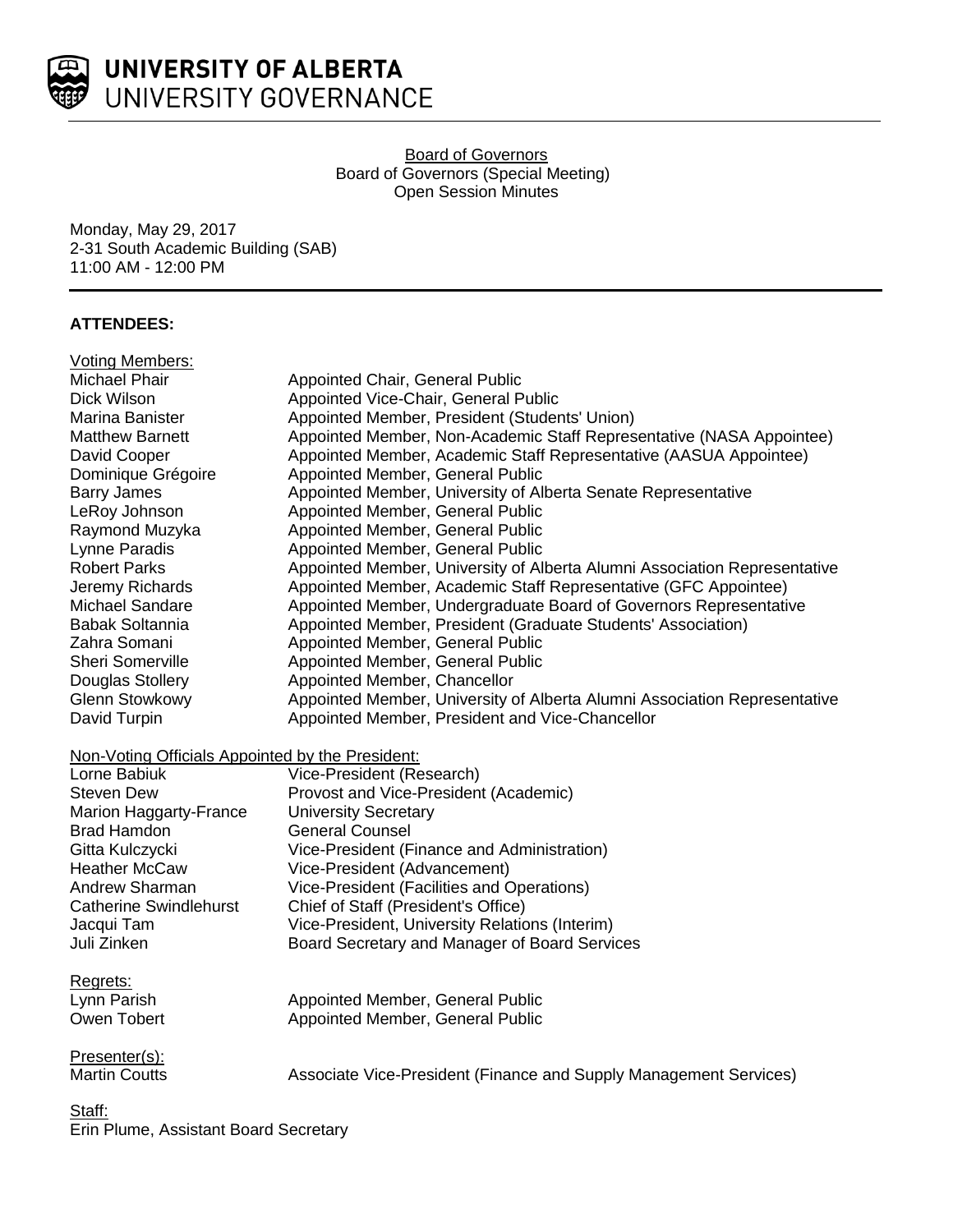# **OPENING SESSION**

## 1. Call to Order

# *Presenter(s)*: Michael Phair

The Chair called the meeting to order at 11:00 am. The Board Secretary confirmed that attendance constituted a quorum. He welcomed members and guests and, in particular, welcomed Mr Babak Soltannia, new President of the Graduate Students' Association, to his first Board of Governors' meeting.

The Chair then informed the Board that this would be Dr Jeremy Richards' final Board of Governors' meeting and reviewed Dr Richards' contributions to the Board of Governors and its committees. In recognition of Dr Richards' service, the Chair presented him with the gift of a book donation in his name to the University's *Peel's Prairie Provinces* digital library collection: "A Canadian geologist" by William James Loudon, as well as a print selected from a portfolio of prints produced in the University's Department of Art and Design printmaking studios by senior students, graduate printmaking students, visiting artists and teaching staff. Board members thanked Dr Richards for his service to the university and the Board.

## 2. Approval of the Agenda

Materials before members are contained in the official meeting file.

## *Presenter(s)*: Michael Phair

The motion was moved and seconded.

THAT the Board of Governors approve the Open Session agenda as presented.

**CARRIED**

# 3. Conflict of Interest - Opportunity for Declaration Related to the Agenda

## *Presenter(s)*: Michael Phair

The Chair made note of the following:

- o The University of Alberta has policy and procedure in place for Conflict of Interest and Conflict of Commitment, and Board members make annual disclosures.
- $\circ$  In addition, Board members must declare any conflict related to the Board agenda of each meeting and, in the event of such conflict, absent themselves from the discussion and voting on the item.
- o The *Post-secondary Learning Act*, Section 16(5) states that: The members of the board must act in the best interests of the university.

The Chair invited members to declare conflicts of interest related to the Open Session agenda of the meeting. Mr James reminded members that he is the Chair of the Audit Committee for the Province of Alberta and that the financial statements of the University are approved by this committee; Mr Stowkowy declared a general conflict in that his firm does work for the University of Alberta.

Seeing no further declarations, the Chair declared the question asked and answered.